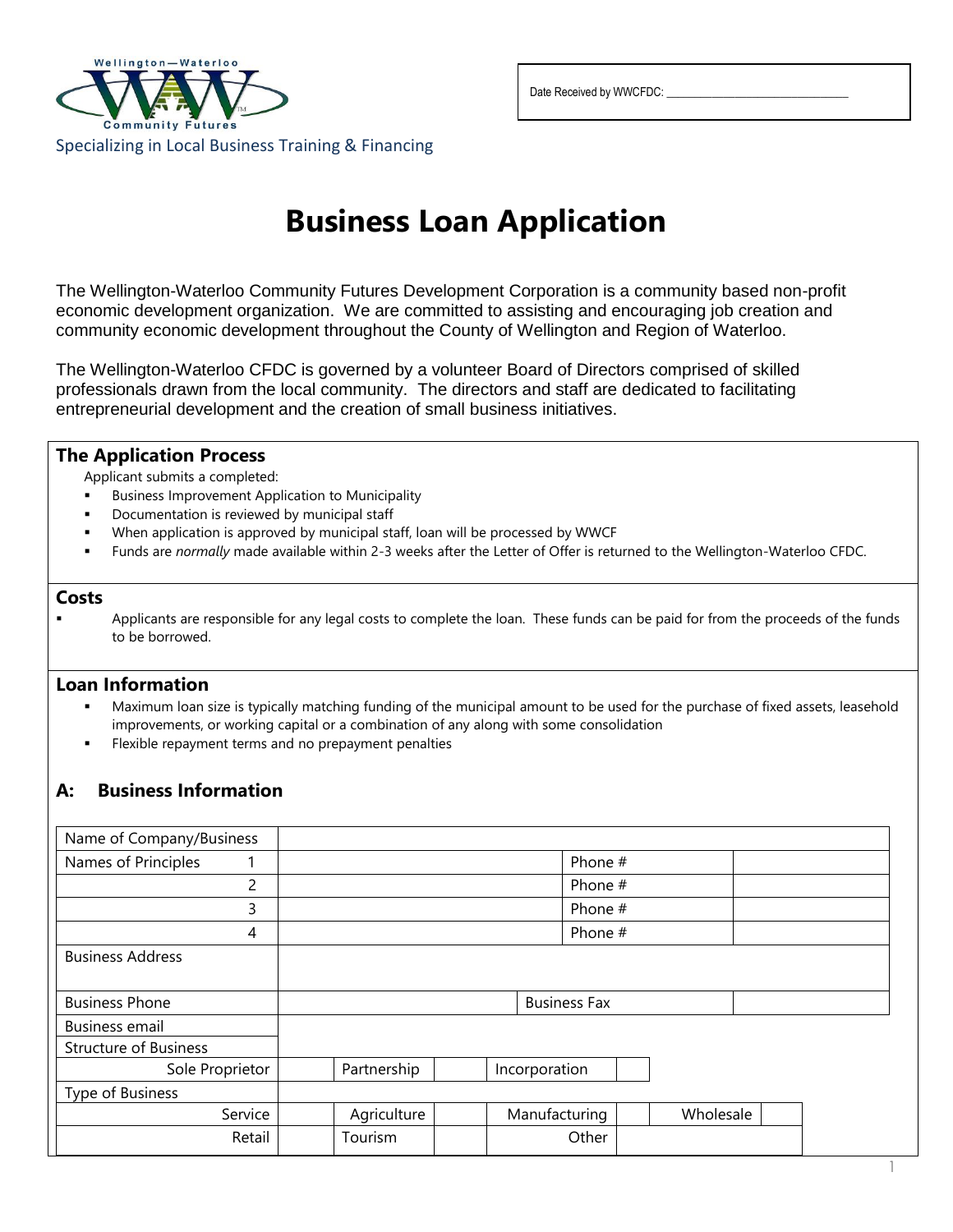| <b>B: Loan Information</b>               |          |                  |           |          |
|------------------------------------------|----------|------------------|-----------|----------|
| Amount Requested \$                      |          |                  |           |          |
| Funds to be used for:                    |          |                  |           |          |
| Building Improvement \$                  |          |                  |           |          |
| Landscape/Signage\$                      |          |                  |           |          |
| Other \$                                 |          |                  |           |          |
| Jobs Created: $\mathsf{F}/\mathsf{T}$ __ | $P/T$ __ | Jobs Maintained: | $F/T$ ___ | $P/T$ __ |

## **C: Personal Statement of Affairs**

This section must be completed and submitted for EACH principle of the business.

| Surname                                                                                        | <b>First Name</b>               |                        | Initial |  |  |
|------------------------------------------------------------------------------------------------|---------------------------------|------------------------|---------|--|--|
| Date of Birth                                                                                  |                                 | SIN#                   |         |  |  |
| <b>Marital Status</b>                                                                          |                                 |                        |         |  |  |
| Married $\Box$ Divorced $\Box$ Widowed $\Box$ Separated $\Box$ Single $\Box$ Common-law $\Box$ |                                 |                        |         |  |  |
| Home Phone#                                                                                    |                                 | <b>Business Phone#</b> |         |  |  |
| Employer                                                                                       | Length of Employment            |                        |         |  |  |
| Address                                                                                        |                                 |                        |         |  |  |
|                                                                                                |                                 |                        |         |  |  |
| Previous                                                                                       |                                 |                        |         |  |  |
| Address                                                                                        |                                 |                        |         |  |  |
| Rent?<br>Own?                                                                                  | How long at current<br>address? |                        |         |  |  |
| Spouse's Name                                                                                  |                                 |                        |         |  |  |
| Spouse's Date of Birth                                                                         |                                 | Spouse's SIN#          |         |  |  |
| Spouse's Employer                                                                              |                                 | Spouse's Length of     |         |  |  |
|                                                                                                |                                 | Employment             |         |  |  |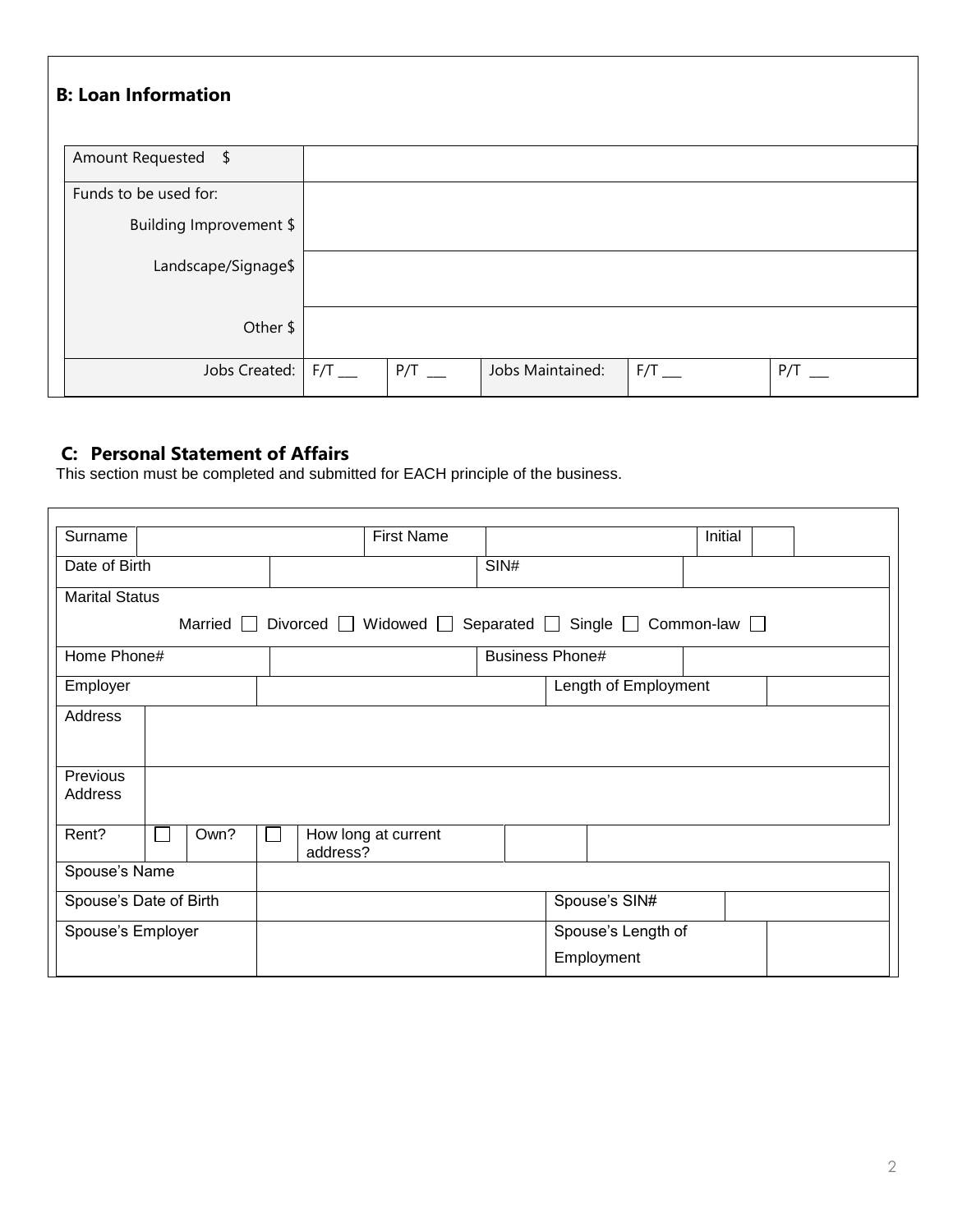|                                                                                                                                                     |                                                                                                                     | Disclosure and Release Statement *Important-read thoroughly before signing! *                                                                              |                    |                    |  |  |  |
|-----------------------------------------------------------------------------------------------------------------------------------------------------|---------------------------------------------------------------------------------------------------------------------|------------------------------------------------------------------------------------------------------------------------------------------------------------|--------------------|--------------------|--|--|--|
|                                                                                                                                                     | 1. Are you related to any Director or Employee of the Wellington-Waterloo CFDC?<br>YES II<br>NO.                    |                                                                                                                                                            |                    |                    |  |  |  |
| 2.                                                                                                                                                  | Are you or any closely related individual, or the company involved in any legal action?<br>YES     NO               |                                                                                                                                                            |                    |                    |  |  |  |
| 3.                                                                                                                                                  | Are you liable as a co-signor or guarantor?  YES NO                                                                 |                                                                                                                                                            |                    |                    |  |  |  |
| 4.                                                                                                                                                  | Are you now or have you ever been bankrupt? YES NO                                                                  |                                                                                                                                                            |                    |                    |  |  |  |
| 5.                                                                                                                                                  | If financial assistance is approved, would you allow the Wellington-Waterloo CFDC to make a public                  |                                                                                                                                                            |                    |                    |  |  |  |
|                                                                                                                                                     | announcement regarding your project/business?  YES ■ NO                                                             |                                                                                                                                                            |                    |                    |  |  |  |
| 6.                                                                                                                                                  | To assist with the PIPEDA requirements, may we share your information with other financial institutions, the credit |                                                                                                                                                            |                    |                    |  |  |  |
|                                                                                                                                                     | bureau, or government department in order to assist in getting you the best product/service to suit your needs?     |                                                                                                                                                            |                    |                    |  |  |  |
|                                                                                                                                                     | YES NO                                                                                                              |                                                                                                                                                            |                    |                    |  |  |  |
|                                                                                                                                                     |                                                                                                                     | The statements made herein are for the express purpose of obtaining financing from the Wellington-Waterloo CFDC and are to the best of my/our              |                    |                    |  |  |  |
|                                                                                                                                                     |                                                                                                                     | knowledge and belief true and correct. The applicant understands that additional information, if required in support of this application, must be supplied |                    |                    |  |  |  |
|                                                                                                                                                     |                                                                                                                     | to the Corporation before adequate consideration can be given to this application. The applicant consents to the Wellington-Waterloo CFDC making           |                    |                    |  |  |  |
|                                                                                                                                                     |                                                                                                                     | any inquiries of such persons, firms or corporations as it deems necessary in order to reach a decision on this application. The applicant agrees to       |                    |                    |  |  |  |
| reimburse the Wellington-Waterloo CFDC any legal costs incurred in the registration of documentation related to loan security. Should the applicant |                                                                                                                     |                                                                                                                                                            |                    |                    |  |  |  |
|                                                                                                                                                     |                                                                                                                     | withdraw his request for funds after legal documents have been registered and costs incurred, the applicant shall be responsible for these costs.          |                    |                    |  |  |  |
| Date                                                                                                                                                | Print Applicant's                                                                                                   | Applicant's Signature                                                                                                                                      | Print Witness name | Witness' Signature |  |  |  |
|                                                                                                                                                     | Name                                                                                                                |                                                                                                                                                            |                    |                    |  |  |  |
|                                                                                                                                                     |                                                                                                                     |                                                                                                                                                            |                    |                    |  |  |  |

Corporate seal if required:

 $\overline{\phantom{a}}$